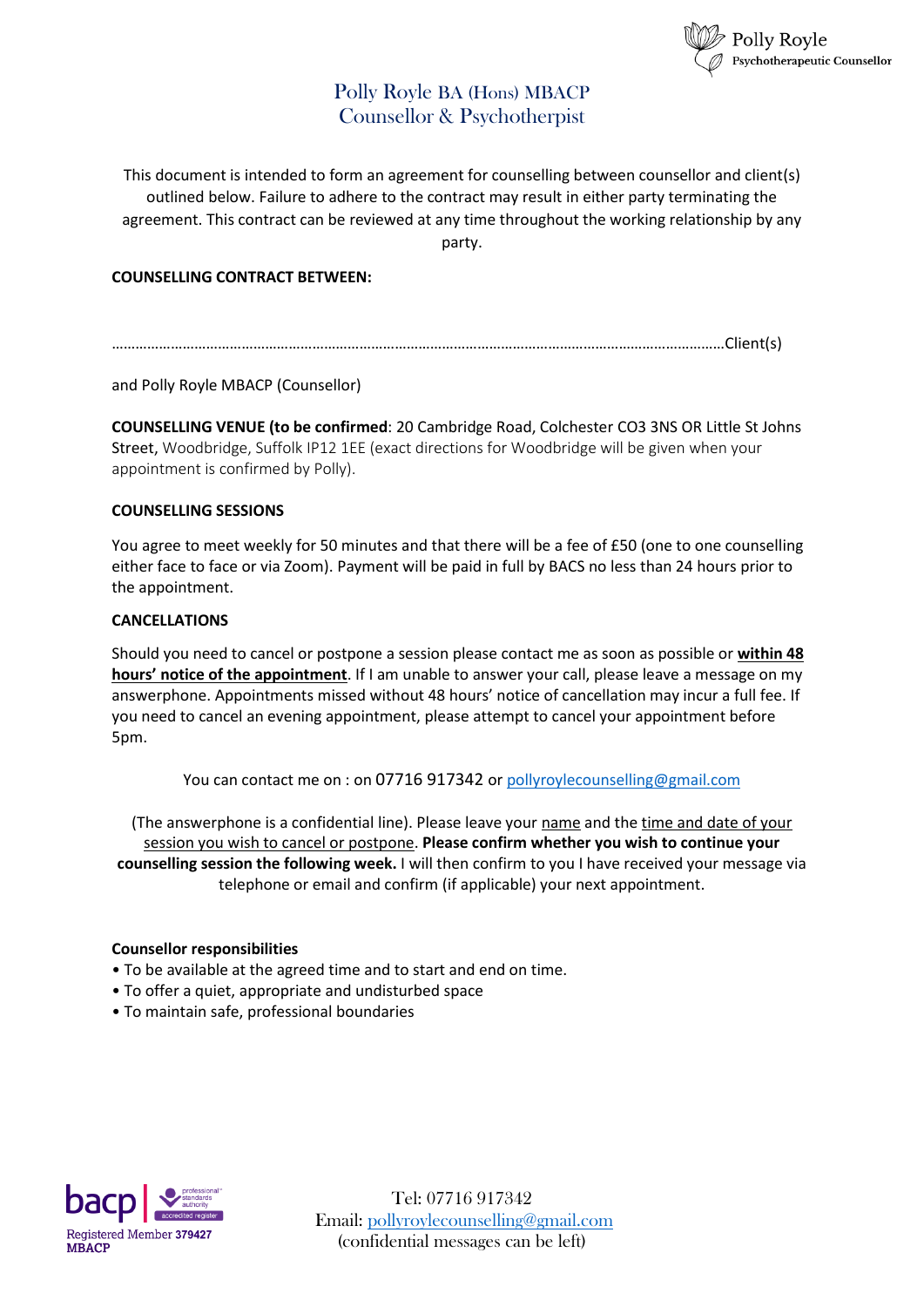| <b>OB</b> Polly Royle       |
|-----------------------------|
| Rychotherapeutic Counsellor |

# Polly Royle BA (Hons) MBACP Counsellor & Psychotherpist

• To regard all contact and information as confidential unless I (counsellor) have reasonable doubt concerning actual safety of you (the client) or others. (See "confidentiality" below)

• To encourage client autonomy

• To work within the BACP Ethical Framework (available upon request) including regular supervision (refer to relevant body)

• To review therapeutic work and relationship regularly and in the unlikely event of the therapist cancelling, an alternative appointment offered to you, the client, as soon as possible.

## **Client responsibilities**

• For you, the client, to ensure that you attend punctually and to give a minimum of 48 hours' notice when cancelling/changing an appointment (or the full fee becomes payable).

• To pay £50 (one to one counselling either face to face or via zoom) per 50 minute session in full no less than 24 hours prior to each session.

## **CONFIDENTIALITY**

In line with the BACP (British Association for Counselling and Psychotherapy) Ethical Framework, due to the boundaries and limits of confidentiality, confidentiality may be broken if:

- You, the client, are in the opinion of the counsellor, or seem to be in danger or at serious risk of being harmed
- The counsellor is required to do so by subpoena
- You, the client, infer involvement in or knowledge of an act of terrorism or of money laundering
- You, the client, infer knowledge of or involvement in drugs trafficking
- You, the client, infer knowledge of or involvement in behaviours that may, in the counsellor's opinion, lead to harm or neglect to children and vulnerable adults.

## **SUPERVISION**

All counsellors who are members of the BACP are required to monitor their work through supervision. Supervision is a formal arrangement for counsellors to discuss their work anonymously and regularly with someone who is experienced in counselling and supervision. Through supervision the supervisor can ensure the needs of the client are being met and that ethical standards are being adhered to throughout the counselling process.

## **CLOSING AND REFERRAL**

The client may choose to end the counselling sessions when they wish to, alternatively they may find that the work will come to a natural end. In either case it is important for both the client and counsellor to have a closing session together as part of the therapeutic process.

It may be possible that my work with you may highlight the need for me to refer you, the client, to another service. I will discuss this with you if applicable.